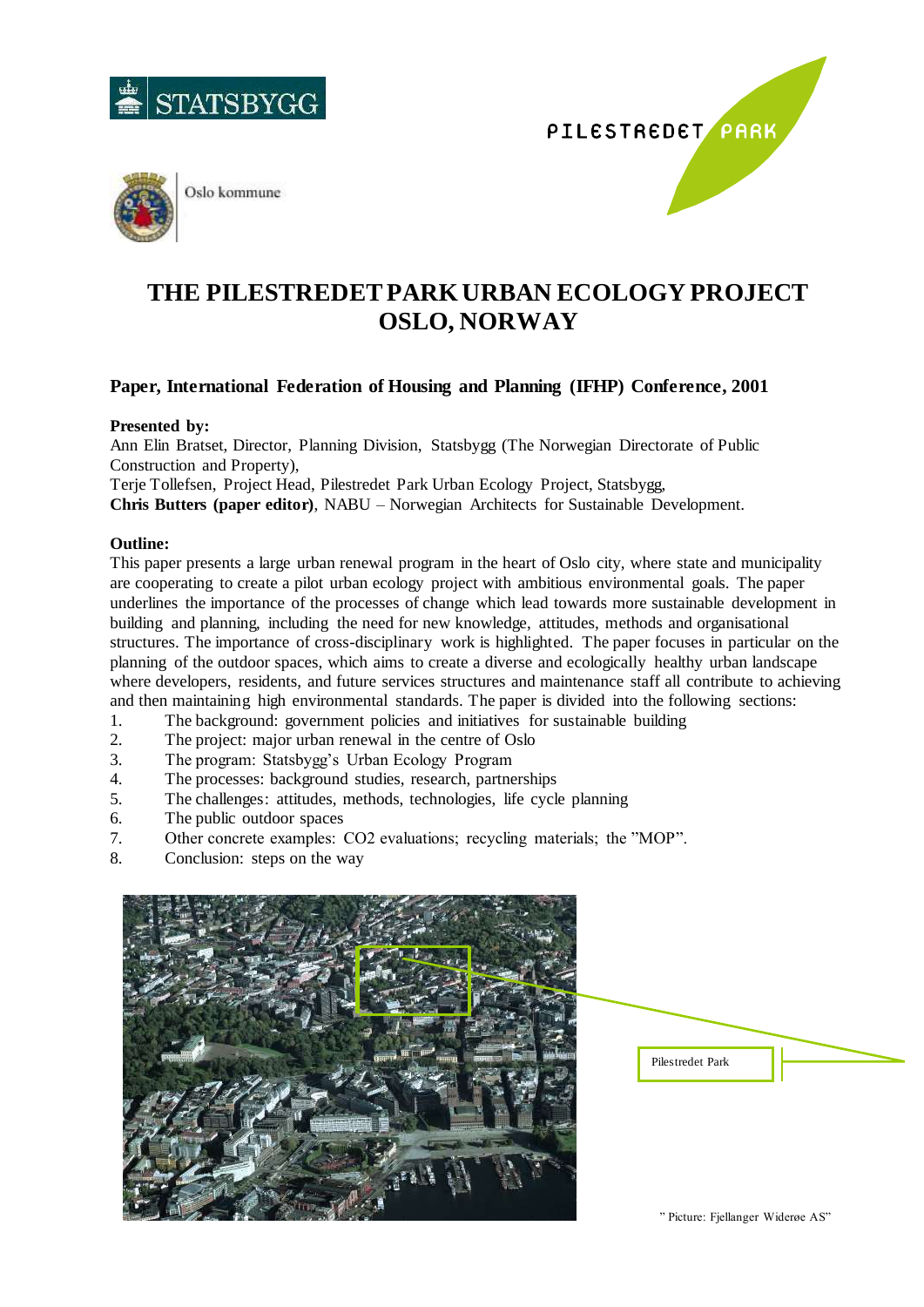# **THE PILESTREDET PARK URBAN ECOLOGY PROJECT, OSLO, NORWAY**

# **1. THE BACKGROUND**

Although the Brundtland Report has a Norwegian birth certificate, Norway has been behind other northern European countries in introducing renewable energies and sustainable building methods. The level of awareness, and urgency, has been rather low, partly due to an abundance of unspoilt nature, and partly to the abundance of very cheap hydropower as well as oil. And perhaps a general conservatism. However, during the last few years this has been changing quite rapidly. Government legislation, Local Agenda 21 initiatives, and other indices, as well as developments within the building industry itself, all show that things are starting to move fast.

Four ministries are participating in a "Green Government" project, which covers a range of aspects from environmentally friendly office equipment to major policy decisions. Statsbygg is a part of this. Statsbygg is the Directorate of Public Construction and Property, which means it is the authority in charge of most public buildings, totalling 3 million square metres, including both rental and owned property. It is thus also one of the largest commissioners of new construction in Norway. As such, what Statsbygg does in the field of sustainable planning and building can have a very significant influence on the Norwegian construction sector as a whole.

This signal effect is one of the stated aims of the government; the policy states that Statsbygg is to take a lead in this field.

However, most governments these days talk a lot about sustainability, and in some cases it is not – at least not yet – much more than fine words. Statsbygg's task is to develop ways of translating these intentions into practical policies, methods and projects.

## **2. THE PROJECT**

The construction of a very large new national hospital complex on the outskirts of Oslo has just been completed. This means that the old hospital, in the heart of the city, is being vacated, and the Pilestredet Park project covers the total renewal of this area. It is a large urban area, covering 7 hectares, and it is a very complex one too, with all the old hospital buildings which were built there over the last hundred or so years, in many different styles, with different construction methods, a large range of technical infrastructures, and in various degrees of quality or decay.

The buildings comprise over 110,000 square metres of floor space today. Approximately half of this is to be demolished, and there will be about 85,000 sq.m of new construction plus about 50,000 of renovation of existing buildings. Of this, about 60% is to be housing, the rest offices and commercial premises of various sorts. The outdoor areas are to be landscaped as public spaces.

It was decided in 1997 to make this into a pilot project for urban ecology, in a collaborative project where Statsbygg and the municipality of Oslo are the main actors. However, there are at the same time strict market conditions attached. Statsbygg itself will build some of the areas, but most are to be sold to developers, and the environmental targets therefore have to be accepted by those developers. At the start, no-one really knew how this was going to be done or how it would work out.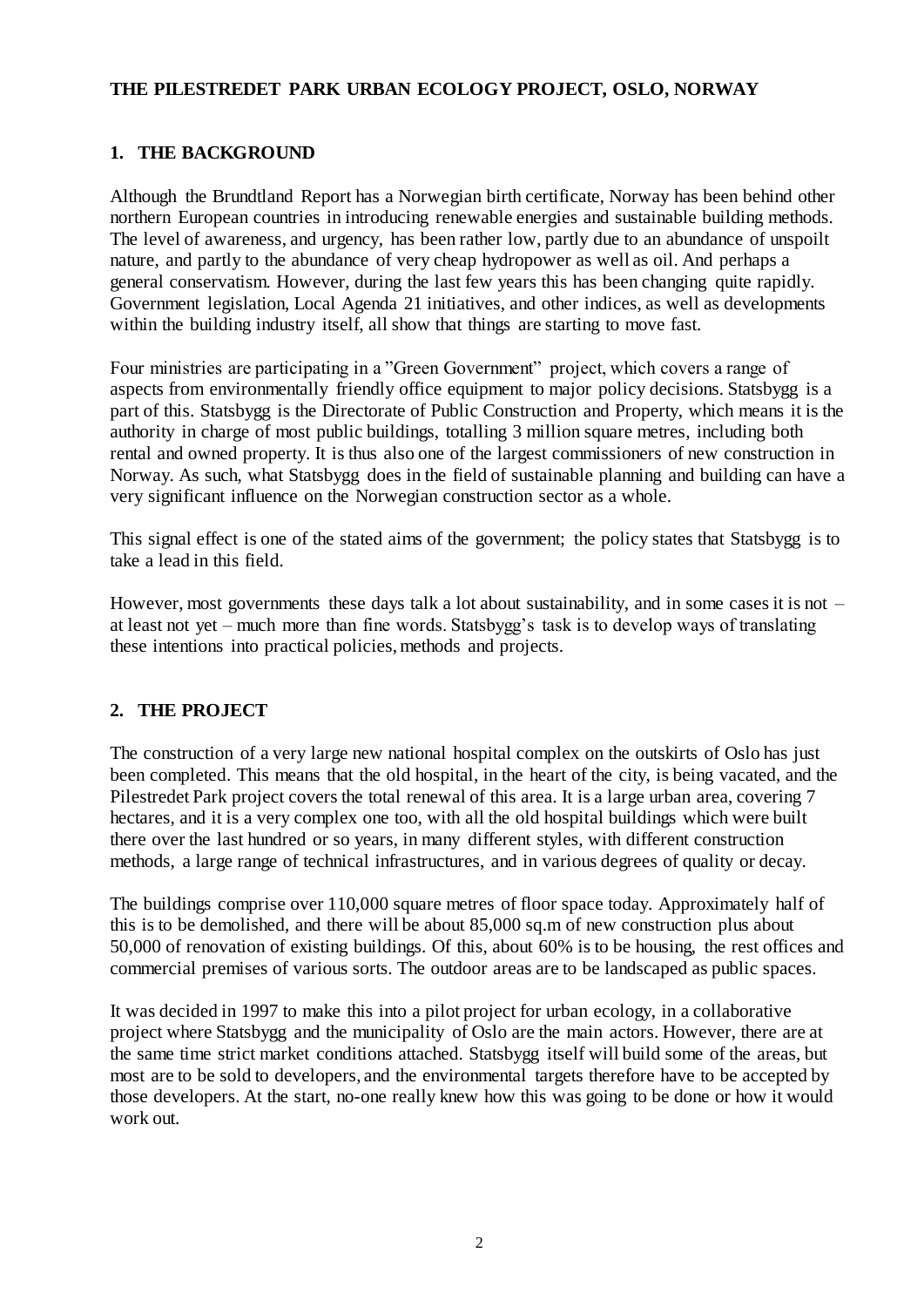#### **Old situation**



A project team was set up within Statsbygg. However, it is of course a large organisation and naturally it is not an easy task to change it. For the intent of this project is, ultimately, to influence the way all of Statsbygg operates, so that it achieves a genuine, well-grounded environmental profile. In this, there is firm backing right up to the very top of the organisation. Many people have noted that implementation of environmental policies is dependent on such moves being well anchored at the very top levels.

A large public organisation also tends to be rather careful, since mistakes are politically accountable, and there is bound to be resistance against trying out new, ecological ideas which are seen as risky. One has to be pragmatic, but, taking that into consideration, it is our feeling that a lot of progress has been made and it is very satisfying work to be involved in.

# **3. THE URBAN ECOLOGY PROGRAM**

To begin with, it was necessary to create a clear picture of the ambitions and goals. What is urban ecology, what is sustainable planning, what is environmental architecture? Of course there are different views about these subjects. The first task was to define goals, to delineate the main areas of attention, and to look at what sorts of concrete targets could be established in each area.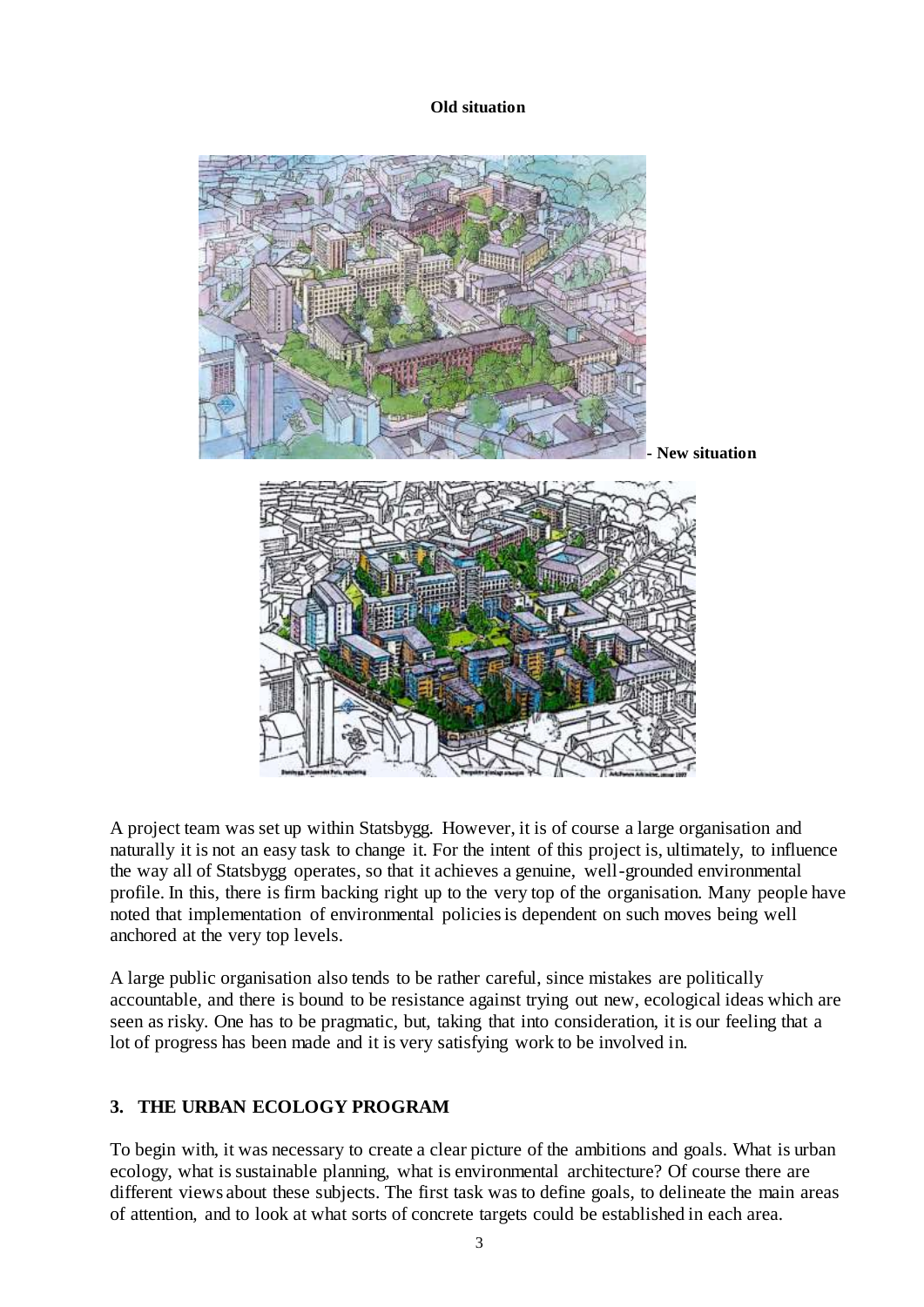The first question most people want to know, is just how experimental or futuristic the ecology targets are. As stated, the Pilestredet Park project is quite strongly bound by market forces, however alternative solutions are firmly encouraged wherever the economic costs are not a lot higher than conventional solutions. What helps, is the fact that the major construction companies are all looking seriously at environmental building now, since they see that it is where the future lies. So they are in some cases just as keen as we are to "think new" and to take a lead.

The initial steps were to set up expert groups, with resource people from different fields, to discuss and define the main ecology criteria. Which implied, not least, a training for many of Statsbygg's own staff – and that, again, was essential, because within one's own organisation an open discussion and a common understanding must be built up, if it is to work.

On the basis of these preliminary studies, the Urban Ecology Program was formulated. It covers seven main areas:

- Urban environmental qualities, including public green spaces, reduction of traffic, noise etc,
- Infrastructures favouring public transport and pedestrians, district heating, waste separation,
- Selective demolition including sorting, recycling and minimum transport of wastes,
- Maximum re-use of existing buildings, including specific projects with re-used materials,
- Integrated design of the outdoor areas as an urban ecology park,
- Environmental architecture including energy design, healthy materials, climate controls etc.,
- Energy conservation throughout, including renewable energy and strict consumption limits.

The outline of the program as a whole is attached as an annex. Having thus far outlined the background, the existing situation, and the intentions and goals of the project, the following sections will describe some of the processes, challenges and concrete steps being taken.

## **4. THE PROCESSES**

To start with, we might mention one of the potential future criticisms our Pilestredet Park faces. As architect-planners, we understand it only too well. It is going to be: where are the super ecological buildings? Where is the exciting, high quality urbanistic space? To take an example: right in the middle of the old hospital complex is a ten-storey concrete monster, which is the old surgical block. Most planners would have preferred to demolish it, since that would have opened up the whole urban space in another way. It is not a beautiful building either. But it is more resource effective to reuse buildings than to demolish them, and this one had considerable value and potential. Statsbygg analysed it very carefully. And of course it is a question of money. So it is going to be renovated, as apartments. It's not an ideal decision, and architects are not going to give us any prizes. But it is, we believe, the right solution.

In a complex urban renewal project, in other words, one is not going to have the freedom to create ideal solutions – neither on the level of the planning, or the architecture. For ecology is about remodelling an unsustainable world, a world which is very far from perfect, and making the best use (or re-use) of what we have. So one should not expect the physical result to be anywhere near ideal.

And this is where we have to keep in mind that ecology and sustainability ARE about processes, at least as much as they are about products. We have to ask "how", as much as "what". How do we handle the water cycle? The water in Pilestredet may run in the same sort of pipes, but it is to be infiltrated in vegetal roofs first to reduce the storm drainage, retained in tanks to water the gardens, and used as a sculptural element throughout the landscaping plan. New walls may still be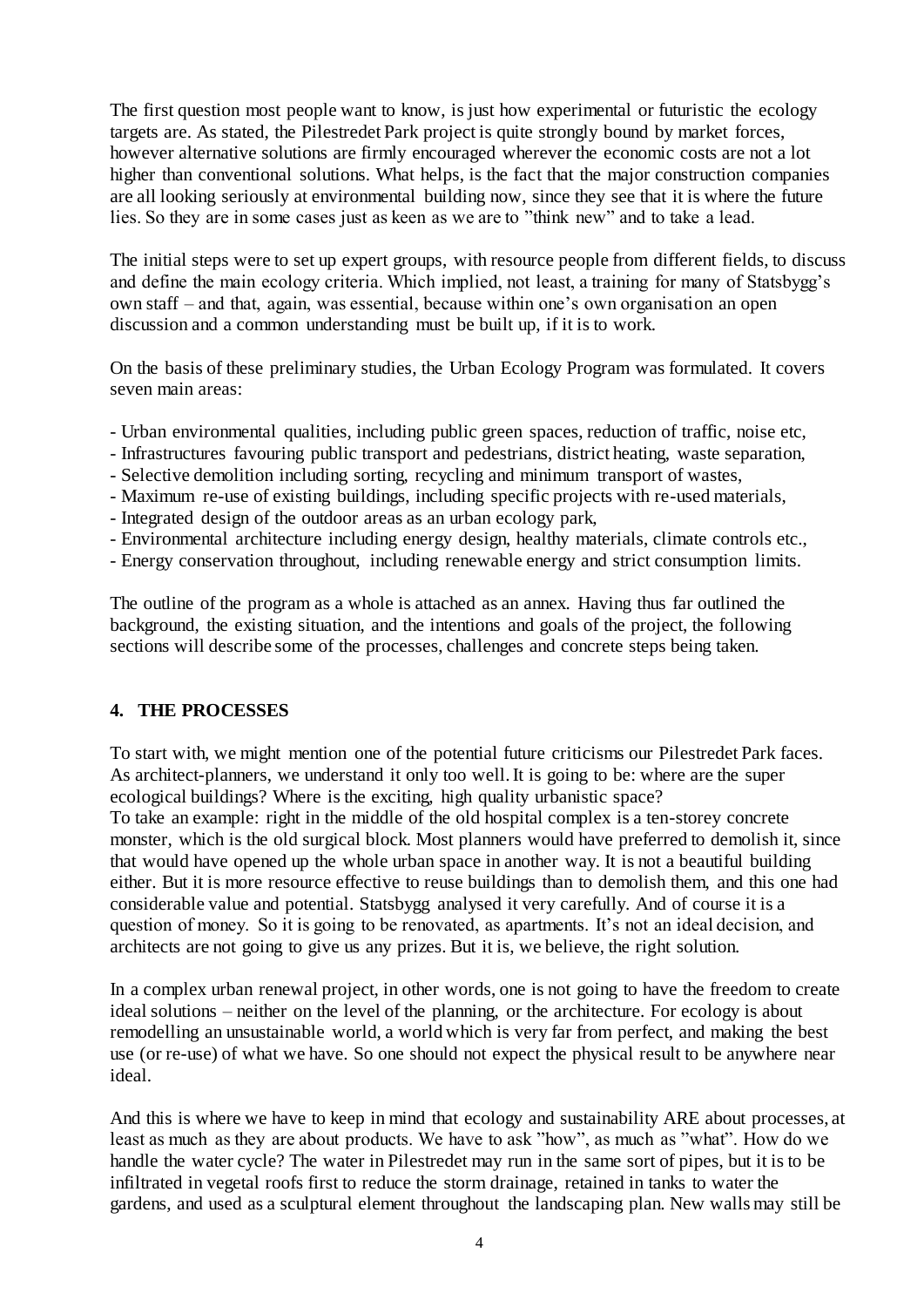made of bricks or wood, but it is a question of how we harvest the wood, how we treat it, how we can recycle it. A park may still be made of trees, plants and pathways, but here the pathways are to be made of recycled building materials from the old hospital, the plants chosen for their ecological qualities, and the whole place is to be maintained with energy-effective and biological methods.

Thus many of the environmental innovations - this applies to all ecological projects - are not immediately visible. One does not really see when a new building consumes half as much energy as an old one, or how it is supplied by energy from district heating. One doesn't see a building process organised in cooperation between different specialists, or how every step in the process has been subject to new environmental checks and controls. One doesn't see how staff at Statsbygg itself have had to rework their skills, remake decision processes, and rethink their whole design approach in terms of sustainability.

During the course of this project Statsbygg is bringing in many consulting firms covering different disciplines. This leads to a general development of professional skills in the environmental field. This is a deliberate intention of the project. It has also highlighted the considerable lack of environmental skills, not least amongst today's architects. In some cases, such as in connection with selective demolition, foreign expertise had to be called on.

Those are the general issues concerned with processes. On the specific level, the project has already involved a large number of background studies and research reports, which are useful for others. Plus innovative partnership agreements such as between the developers and the municipality. This kind of cooperation is a key to implementing ecological projects, both in the planning phase, and not least as regards future organisation and maintenance.

## **5. THE CHALLENGES**

### **ATTITUDES**

Ecology requires wholistic thinking and, more than that, it requires a wholistic knowledge base. The different specialist disciplines need this in order to be able to integrate their work. This is the only way to create win-win solutions, not least economically speaking. Ecology also requires a longer term view of planning, which again has the important economic implication that life cycle costing has to be made possible, and prevalent, in the building sector. Awareness about this is developing within official Norwegian circles.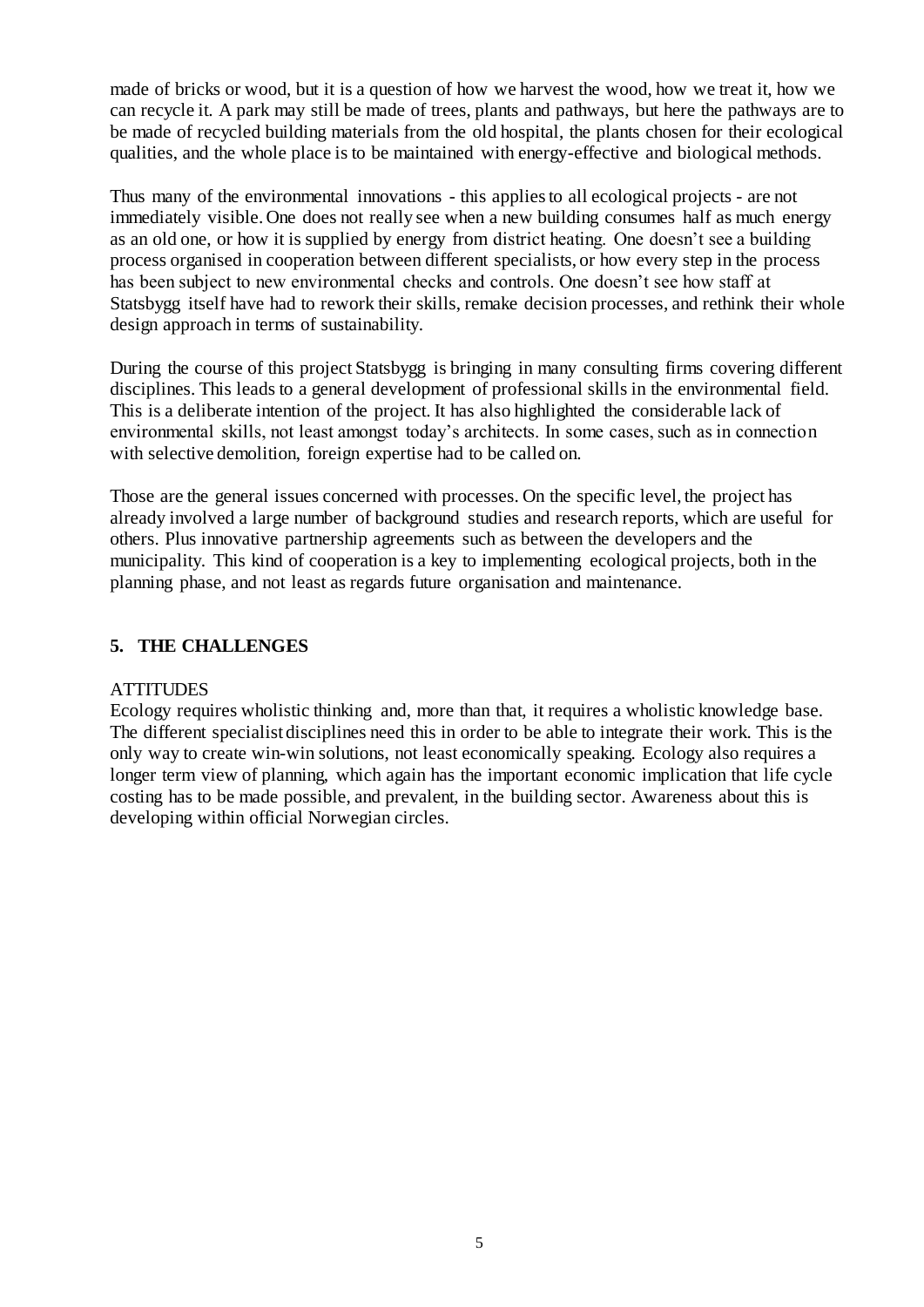Picture: Jiri Havran





Picture: Jiri Havran



It is not an easy task to change the specialist mentality and compartmentalised division of work in large organisations like Statsbygg, and the biggest challenge of all perhaps is to start off by creating a positive frame of mind and an openness. Without those, nothing is going to happen. Until a few years ago, this would have been far more difficult, because environmental thinking was seen as something freaky and irrelevant. It seems now that there is a tide, which is flowing the right way. Rio, Kyoto, Habitat, climate agreements and many other forces have now combined to bring today's ecological imperative to the fore. So it is easier to change the attitudes than it was although there is still a lot of resistance. What one also has to be careful of, is environment and sustainability becoming a fashion, these days, so it may become superficial and commercial.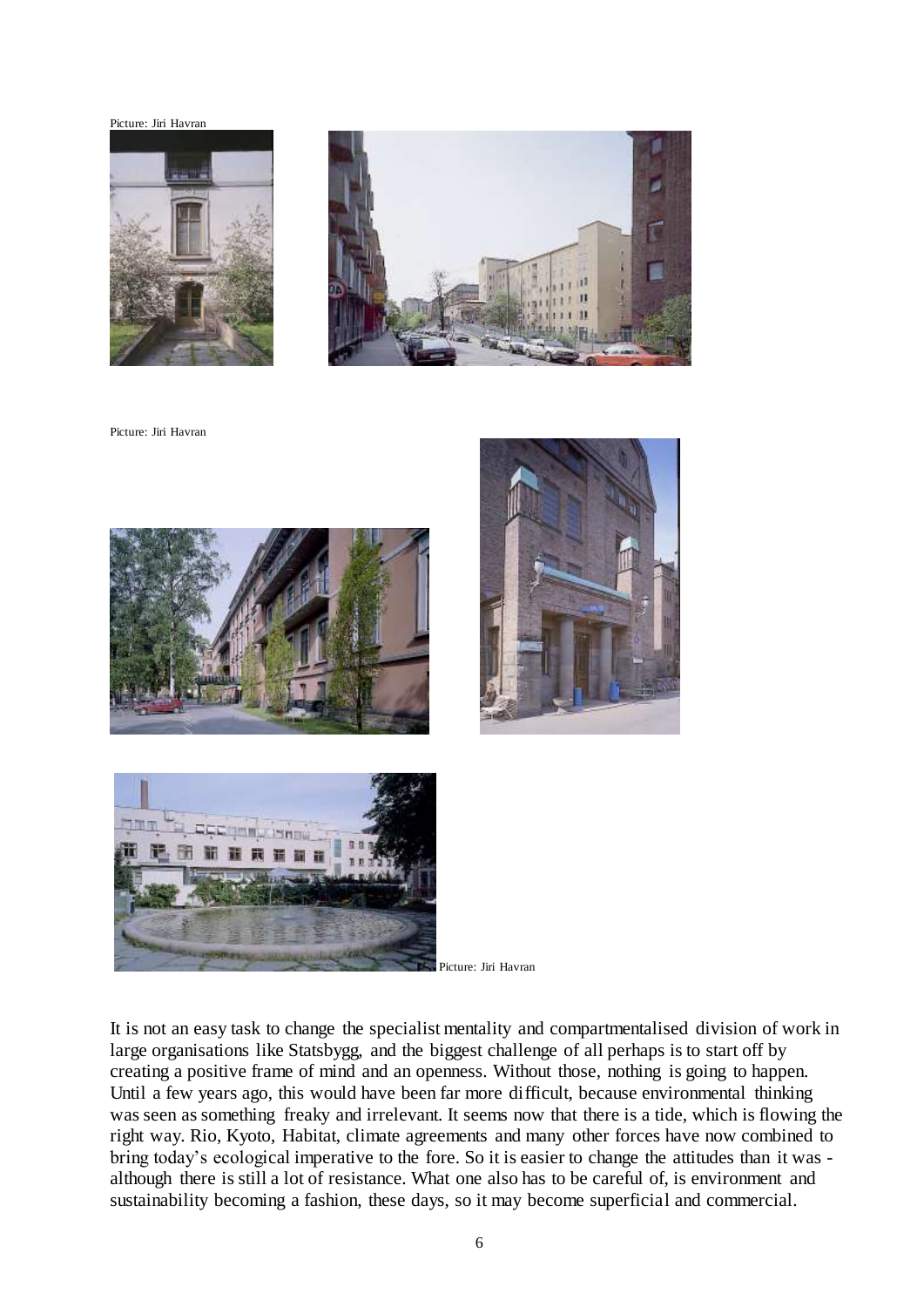## **METHODS**

Environmental projects require new methods for planning and design, as well as for implementation and evaluation. Energy and life cycle analyses, environmental profiles and so on are being developed internationally, however many of the existing systems are still too complicated to be really useful in practice. Similarly, in Norway we have developed methods for clean construction site management, environmental checks and evaluations, and these are playing an important part especially in relation to contractors and the building industry. As far as evaluation goes, the Pilestredet Park project is also involved in developing new methods, but as things stand today there is a need for much more evaluation of ecological buildings. What evaluation there is, focuses often only on a few easily quantifiable parameters such as energy and water use. Because it is usually designed by technical people! We have to develop evaluations which look at projects in more wholistic and qualitative ways.

A particular methodological issue which has come up, is that of architecture competitions for ecology projects. In this respect, one could say that Pilestredet has illuminated a problem, rather than finding any answers as yet, but that is also a kind of a contribution. Very briefly: if ecology is to be highlighted, the competition program needs to be specified differently, the priorities must be made clearer, and the jury must be environmentally qualified, therefore multidisciplinary. It may also be more appropriate to have a concept type competition, rather than a sketch design. And conventional presentation is not appropriate; one also needs to rethink what kinds of drawings and descriptions are required in order to illustrate ecological issues.

## **TECHNOLOGIES**

A third challenge is that of the technologies. Naturally, there is a lot to be done here, but it can be argued that technology is the least of the challenges. There are alternative solutions available today, many of which are quite well tried out and not much more expensive either. This applies to renewable energy and energy conservation technologies, to healthy building materials, to waste water treatment and other systems. Not to mention alternative transport solutions!

The greater part of the technology challenge lies in the fact that most architects, engineers and builders have little knowledge of or experience with environmental alternatives in construction. In a way the biggest single contribution clients such as Statsbygg can make, lies in actually getting projects built which will show these alternatives and spread them.

### LIFE CYCLE PLANNING

A final challenge is that of life cycle thinking, that is, what happens in Pilestredet after it's built. It has already been noted how important it is to integrate this life cycle thinking into the financial system, and that developers must be obliged to plan with a view to the interests of the future users. This includes for example energy use, water, waste handling and outdoor maintenance.

Secondly, it is imperative to set up a form of obligatory, common organisation which brings together all future owners, so that their interests will coincide and so that none may be able to degrade or neglect the environmental qualities of the area. There must be cooperative and userfriendly organisational structures for maintenance.

Thirdly, a project which is to be maintained ecologically using a minimum of resources, needs to be designed with that in mind. In other words, it calls for a different kind of design.

Setting specific targets such as for energy and water use is one aspect of life cycle thinking, another is making bioclimatic surveys obligatory. Information strategies, including for example maintenance manuals for buildings like one has for cars, are also important tools in ecological projects.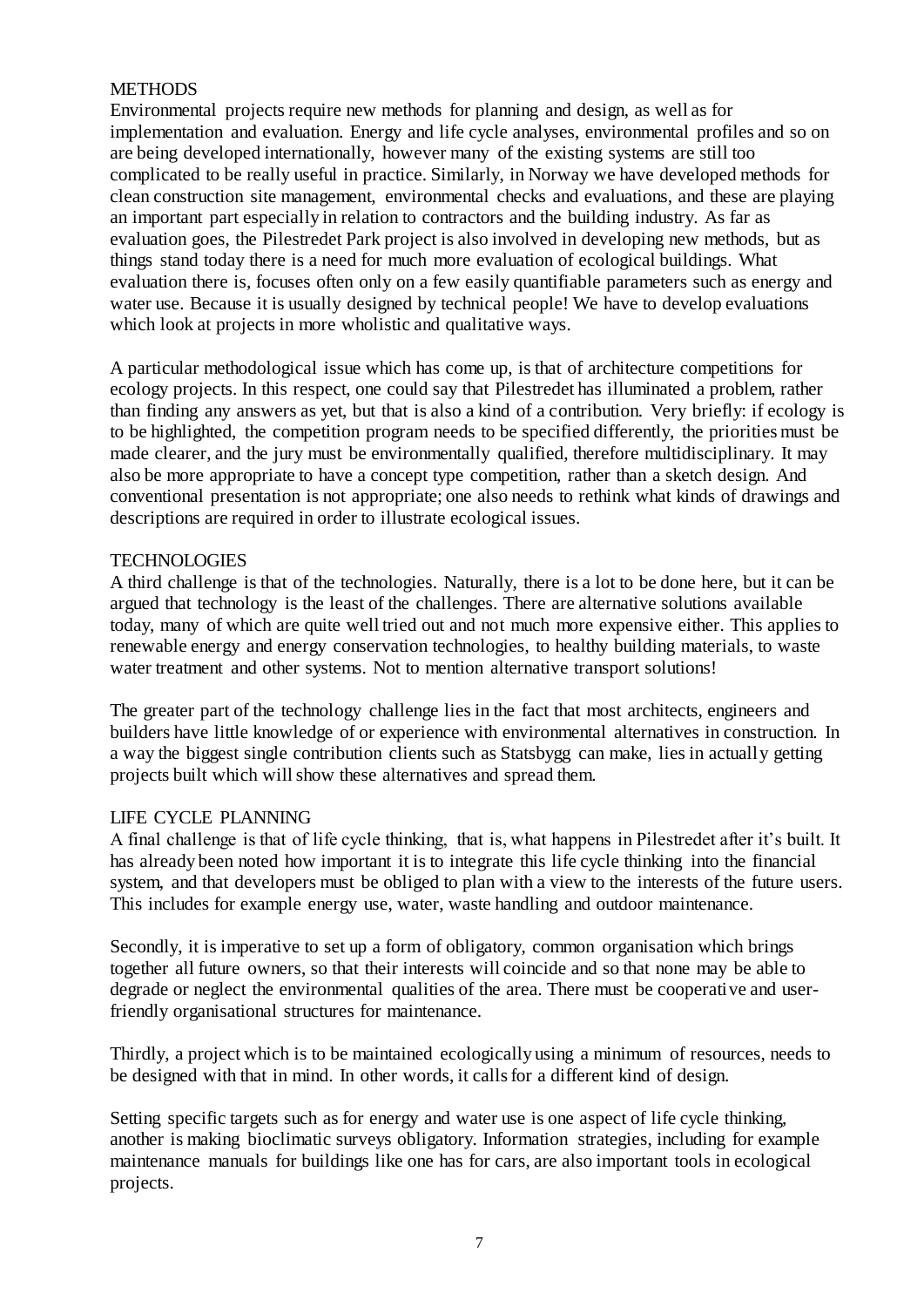Participation is a central theme of sustainability. However in this particular project the possibilities have been limited. In Pilestredet Park, there is little user participation since apartments are to be built mainly by private developers, but the future owners and users will all have a role to play within an association which is, together with Oslo city, responsible for management and maintenance of the whole area in the future. Both conventional buildings and outdoor areas often require large quantities of machinery, energy and chemicals to maintain them. When the future users come together with the developers, early on in the project process, it is much easier to find a common interest in environmentally clean solutions.

# **6. THE PUBLIC OUTDOOR SPACES**

In Pilestredet Park, all the outdoor spaces are being planned as an integrated landscaping project, applying ecological principles. Most of this will become public space. However, it is important to create a variety in the spaces, from fully public areas to semiprivate courts in the residential areas, and small private garden areas too for some of the ground floor apartments. This plan is being prepared by a multidisciplinary team, with architects, infrastructure engineers, waste managers, and other stakeholders participating in the design process with the landscape architects.

In our case, it has been interesting to see even the city Parks Board becoming actively involved in the actual project design. This is a signal of something new and significant. Very sensible, too, because they are amongst those who are going to have to look after it all for the next fifty years.

The landscaping project aims to re-use old building materials - stones, timber, bricks and so on - in imaginative ways in pathways, paving, seating, walls, outdoor pergolas and furniture. In this way the history of the area will live on in the new landscape. Water is to become another central feature of the outdoor areas, its cycle being expressed clearly and its qualities being used, again, in an imaginative way as a positive resource. Some of the rainwater is to be stored for watering the outdoor areas.

Energy cycles are also to be made visible, and elements of the outdoor constructions are designed so that children and others can use them actively – water, colours, textures and sounds providing a kind of rich "biodiversity" on the human and social level. Similarly, vegetation is to be as varied and indigenous as possible, and with a focus on natural growth rather than formal-type gardens. One area is thought of as a "wilderness", other area will have useful shrubs and trees and there will be some allotments for gardening.

It is also hoped to create a small "urban farmyard", where children especially can have daily contact with animals. This might usefully be combined with a future maintenance and information centre for the residents. There are several such ecological projects in existence, including one in Kampen in Oslo, and they appear to be a great success.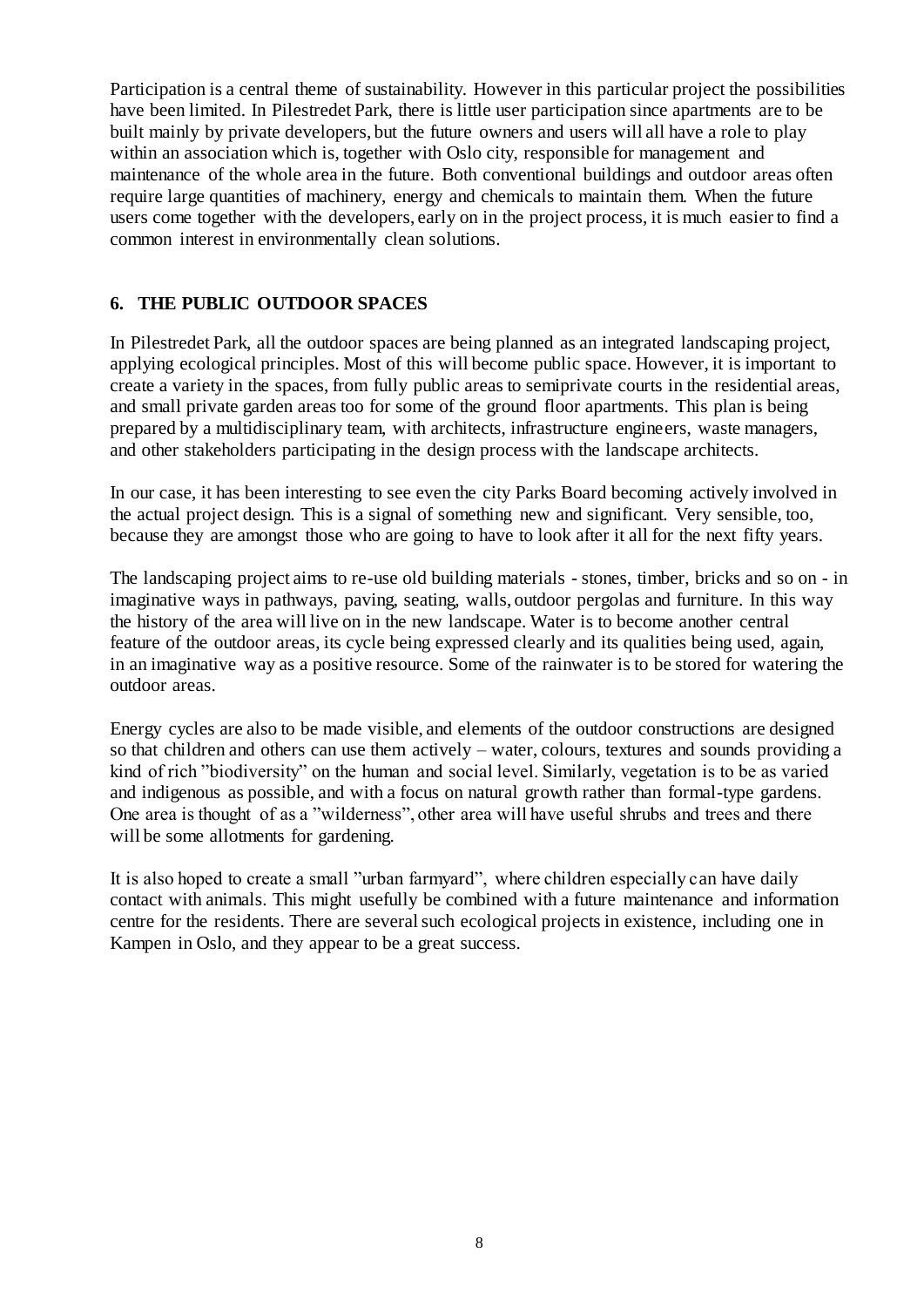

Bjørbekk & Lindheim AS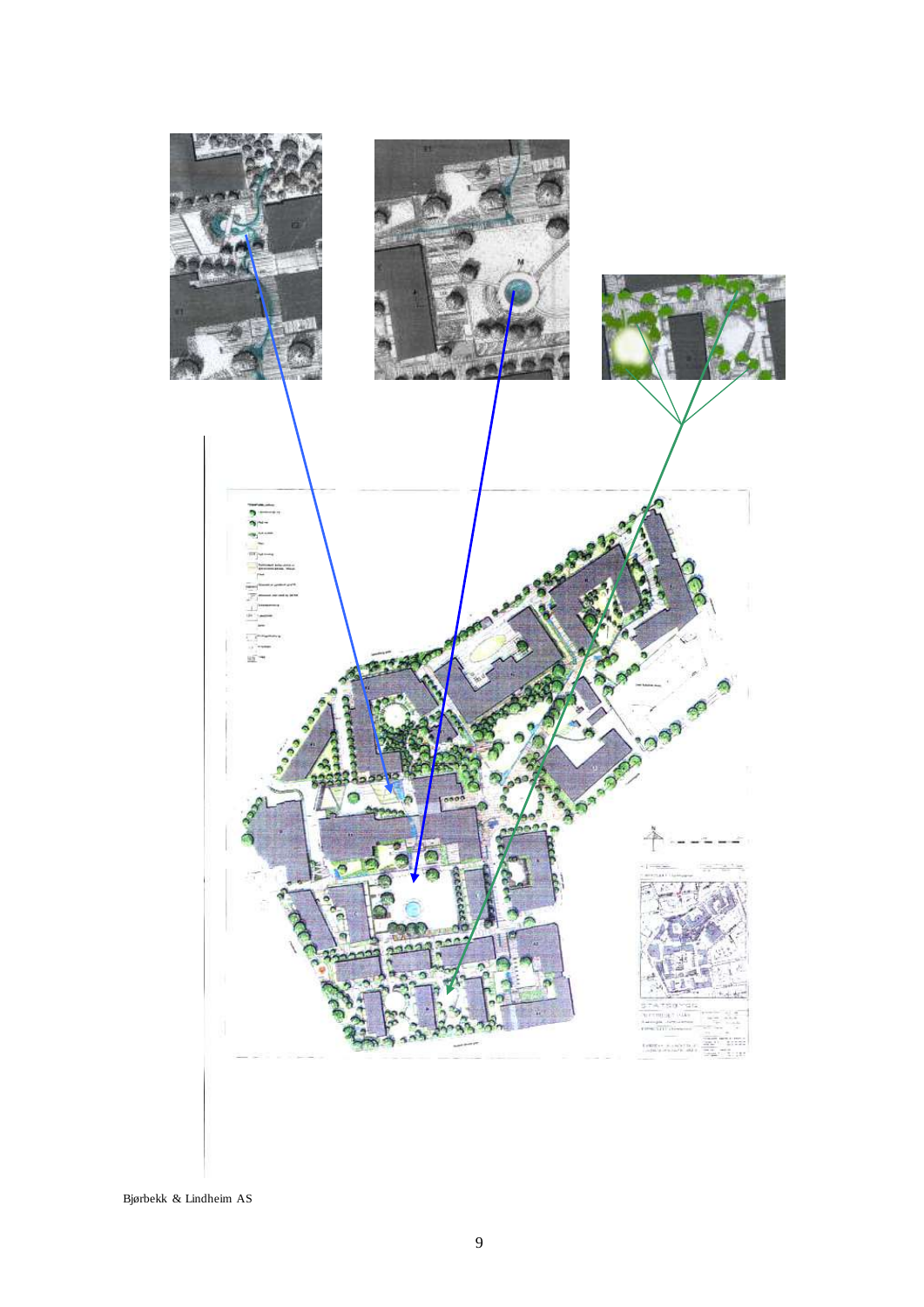Existing trees and vegetation have been evaluated carefully, and both the vegetation and the soil generally are to be very strictly safeguarded during all the coming construction stages.

Waste separation and composting are to be integrated into all parts of the project. Local infiltration of rainwater, and systems for local biological treatment of grey water, have been analysed in depth. Due to ground conditions, however, the options are limited. In some urban ecology projects, one can also note that biological water treatment systems and so on occupy large areas, and in a dense urban situation where one has such limited outdoor space, this does not seem to be appropriate.

Within the park areas themselves, there is to be almost no vehicle traffic. But there is underground parking. In an ecological perspective, it is highly desirable to reduce the amount of car parking provided, however at present this unfortunately still is not politically acceptable. In this regard, we hope that more progressive ideas for reducing private cars, in ecological projects in countries like Holland and Germany, will spread to Norway.

Bioclimatology should be an important field in urban planning. Statsbygg commissioned a series of climatic studies which led to detailed recommendations as to the placing of buildings, paths and vegetation. Normally such studies, if done at all, might be used as a guideline but not really taken into account very much at all, the real choices being made on the more conventional basis of urbanistic principles, traffic circulation, economics. Here however the project has also broken new ground, in that the bioclimatic recommendations have been made into the obligatory basis for all further planning in Pilestredet Park.

### **7. FURTHER EXAMPLES**

### CO2

A large number of background studies and reports have been made during the initial two years of the project. One of these involved testing different development scenarios in terms of their CO2 impact. Statsbygg tested two alternative mixes for the buildings, one with a high proportion of office space, the other with a high proportion of residential; and two alternative locations, comparing a development in the city centre to the same development if it were placed on the outskirts of Oslo. The energy and transport implications were then studied. To simplify, what this showed very clearly were for example the very large added transport emissions associated with the outskirts alternative, compared to the city centre, as well as a quite different mix of transport and energy carriers in the two cases. The importance of this study is not just the result itself for this particular project, but equally that it is the first example of CO2 analysis being done for a large project in Norway. CO2 emission studies are of course limited, but useful not least because they make international comparisons possible. They are being done in many places now. So this project has contributed to establishing both a methodology and a practice in Norway.

### MATERIALS RECYCLING

Research studies have been carried out investigating the technical and economic feasibility of recycling various materials. In particular concrete, brick, stone and timber components. This also involved developing systems for analysing the materials in existing old buildings. A catalogue of the materials in every single building has been made. Without going into details, here again Statsbygg has contributed to developing new, ecology-related methodologies and skills. Naturally, the first step involves finding out what has been done in other countries, so these projects help to establish networks and bring experience to Norway. Since they involve some of the most important Norwegian research institutions, we contribute to developing their capacity.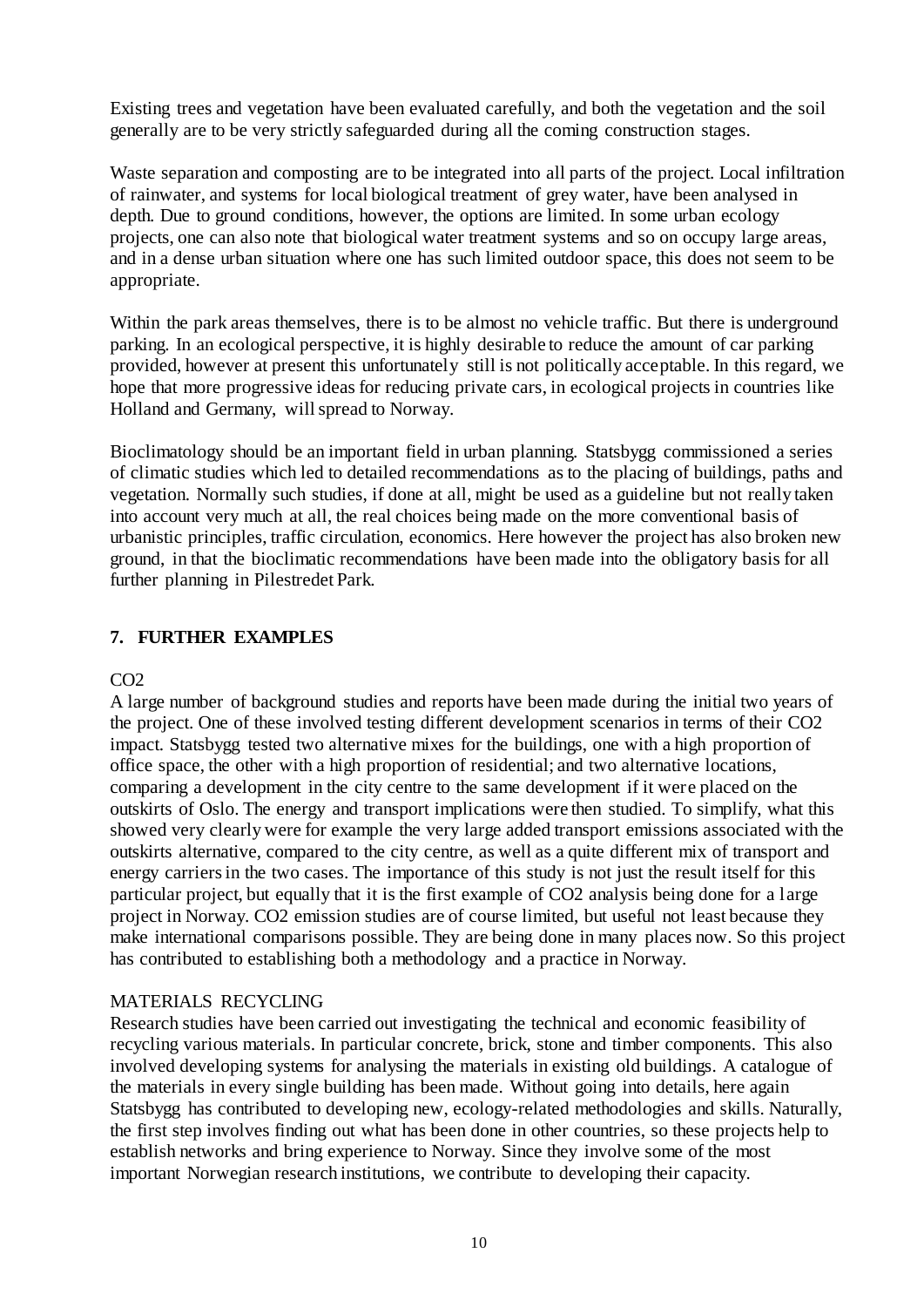New ecological solutions always imply a certain risk, or at least nervousness on the part of those responsible. These studies provided Statsbygg with sufficient confidence to go ahead and stipulate detailed requirements which then become part of the builders contracts – for example that 90% of demolition materials by weight shall be recycled or reused, and that all the new buildings shall have at least 25% by weight of recycled materials. As well as strict guidelines for handling and removing materials which are health hazards. The client can pose these conditions because the studies showed which ones are realistic and feasible.

Similarly, it will be obligatory for builders to provide full environmental certification of the five major materials in all new construction. The general principle again deserves to be highlighted; it is a question of how far one can reasonably push reality towards the ideal ecological solution. At any given time and place.

Now that the costs of dumping solid waste have been raised, these studies have helped to cause a very major change in the construction industry within only 3-4 years. It can now be shown to be profitable for builders to recycle nearly all materials instead of transporting them to the dumps, as well as to reduce their own construction wastes (offcuts, packaging and so on). Recycling, re-use and cleaner construction sites are therefore fast becoming the rule rather than the exception. This is one of several areas where the Statsbygg project has not done something alone but has been a major contributor in the process towards more sustainable construction practice.

## THE MOP

As a last example, we need to explain what on earth a "MOP" is. In English, a mop is something one uses to make things clean, so there is a sort of connection! The expression MOP stands for "Miljøoppfølgingsprogram", which literally translated is an "environmental following-up program".

We all have planning and building codes, but these only define minimum standards required for building insulation, water use, noise levels and so on. And we have various bits of environmental legislation which again, only lay down mimimum requirements for pollution control, waste management, health and safety, or user information. None of these are much help when one wishes to implement a project with a stronger, innovative ecological profile. And for a project of this scale, unless one has millions in special project grants, what is the alternative?

The MOP is an obligatory agreement which is part of the contract of sale to the developers. For those parts which Statsbygg itself is going to build, it will be binding too. It defines, firstly, a considerably higher level of ecological ambition, and secondly, it stipulates procedures to be followed throughout the process which ensure good environmental planning and implementation.

The MOP, therefore, is the concrete tool for stipulating energy and environmental targets, clean construction processes, and quality control. It also stipulates sanctions and fines. It is a binding contract with developers. The important principle we should observe here, is that it is thus a type of legal agreement which operates on the level of civil law, not public regulation. This may be more effective than conventional public tools such as area plans and building codes.

It goes without saying that such a program can only be based on a certain consensus between Statsbygg – representing here the environmental ambitions of the state – and the marketplace. When the terms and conditions of the MOP were drawn up, and the first properties put out for sale, there was a lot of worry about whether property developers would object, or simply that the bids received would be very low. In that case there would have been real trouble. But as mentioned, many of the big property companies are themselves actively interested in developing their environmental skills and market profile these days. It came, then, as a surprise, and a big relief, that not one of them raised objections, and high sale prices were obtained.